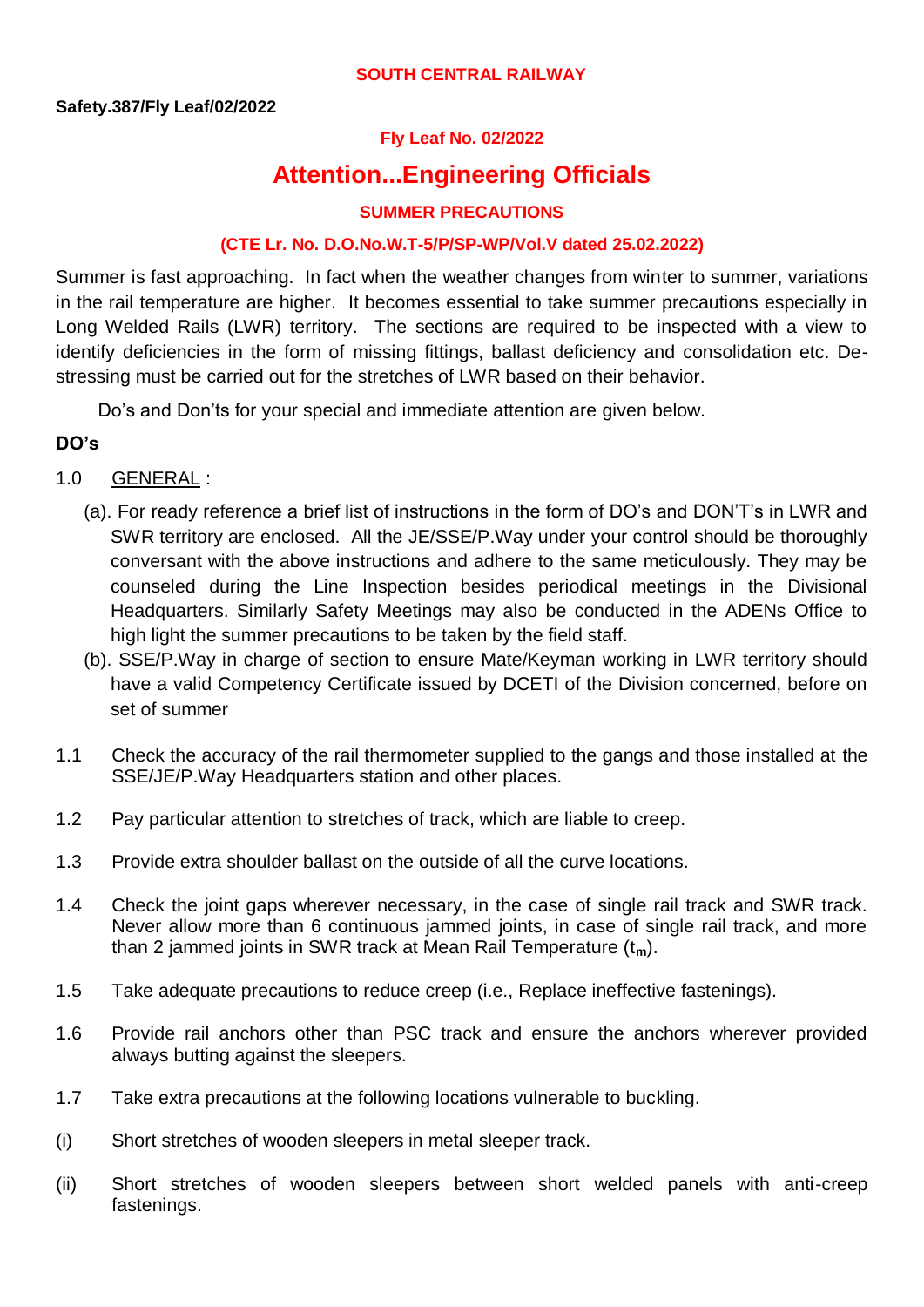- (iii) Junction of track laid with anti-creep fastenings and track laid on wooden sleepers without anti-creep fastenings.
- (iv) Short patches of wooden sleepers on arch bridges and slab top bridges in a metal sleeper track.
- (v) Avoid mixed sleepers in one LWR length with uniform Standard rail sections. Replace Ballast less bridge/Steel girder into precast slab bridge or PSC girder at an earliest possible date.
- 1.8 In a LWR/CWR, two different rail sections are not permitted. In case of LWRs laid on concrete sleepers having different rail section on either side of SEJs, combination SEJ to RDSO Drg. No T-6782 (52kg / 60 Kg) shall be provided. Alternatively, two 3 rail panels (39 m), one of each rail section shall be provided with combination fish plated joint, between the two panels. (Para 326 (5) (c) & (d) of IRPWM-2020).
- 1.9 Educate the Gang Mates, Keymen and Trackmen during trolley inspections about the provisions of LWR Manual regarding maintenance, especially such as the items which are prohibited at work spot.
- 1.10 JEs/SSEs (P.Way)/ADEN and the other inspecting Officials should trolley their Sections during the hottest part of the day for noticing the behavior of the track.
- 1.11 Identify locations where continuous falling of keys, ERCs are predominant like loosening/missing of fastenings in sabotage prone area i.e. station approaches and take appropriate action.
- 1.12 Attend to local adjustment of curves wherever abrupt variation between adjacent stations in versines at isolated locations are noticed.

# **2.0 SHORT WELDED RAILS ( SWR ) :**

Regular track maintenance operations like packing, lifting, aligning, local adjustment of curves, screening of ballast other than deep screening and scattered renewal of sleepers may be carried out without restriction when the rail temperature is below tm + 25°C in the case of zone I & II and tm + 20°C in the zone III and IV. However, on curves of less than 875 metre radius in Broad Gauge or yielding formation, the above temperature limit shall be restricted to tm + 15°C in the case of Zone I and II and tm +10°C in the case of Zone III and IV (Para 324 (1) of IRPWM).

Follow the above instructions for run-down track also.

#### **a. LONG WELDED RAILS ( LWR ) :**

- (i) Know the De-stressing temperature  $(t<sub>d</sub>)$  of your section or particular LWR panel and make your staff be conversant with it.
- (ii) Keep the thermometers with green, yellow & red paint markings showing the limiting temperature ranges for various works for easy identification by Trackmen/Keyman/Mate.
- (iii) Carry the appropriate equipments as prescribed for LWR territory without fail during inspections.
- (iv) Consolidation of track can be achieved by the following:-
	- (a) For Existing track where maintenance activity involving disturbance to ballast compaction (tamping operation) has been undertaken.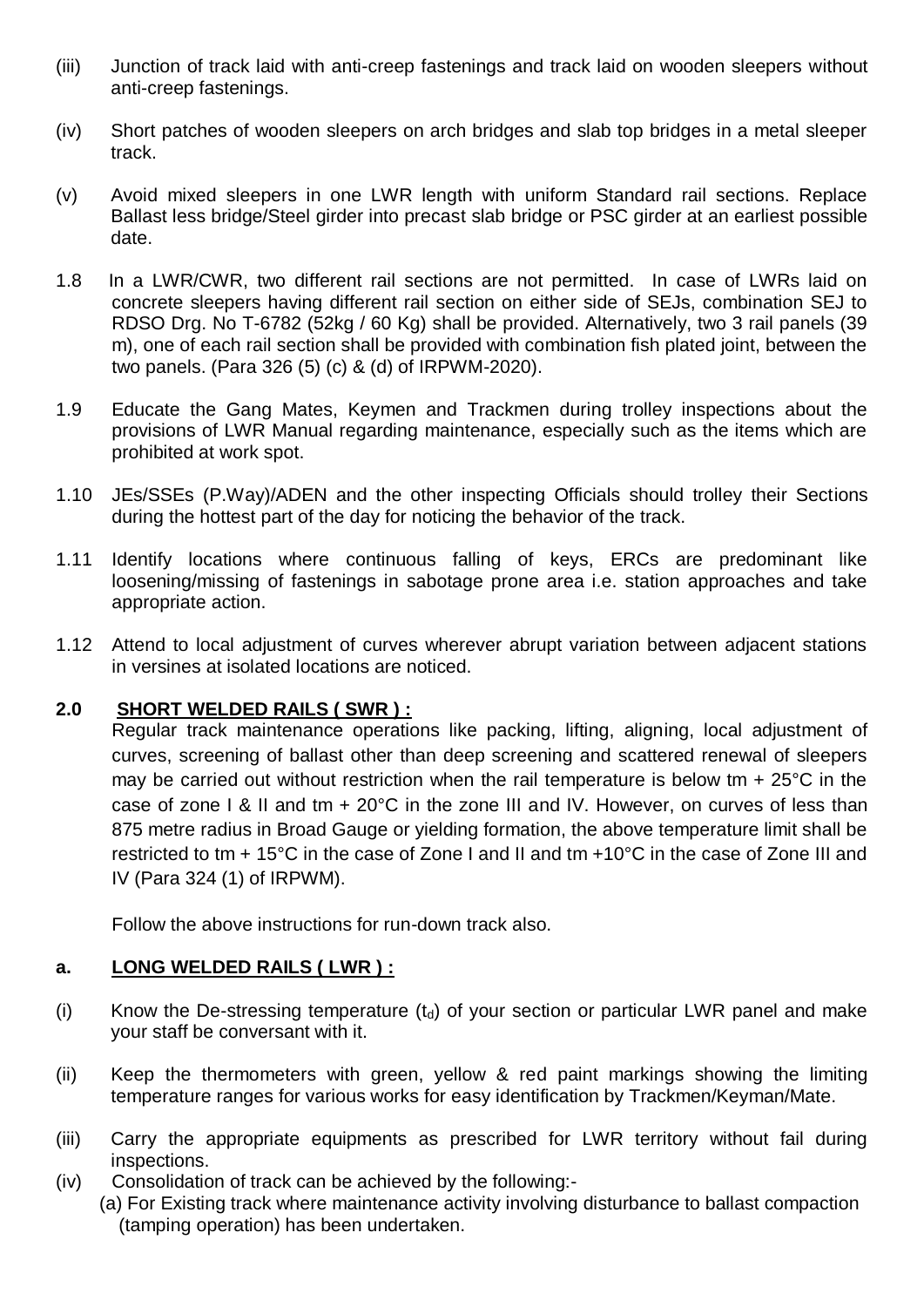(i) For the track structure consisting of concrete sleepers, passage of at least 50,000 gross tonnes of traffic or a period of two days whichever is later.

#### (or)

- (ii) At least one round of stabilization by Dynamic Track Stabilizer (DTS).
- (b) For newly laid track (CTR/TSR) or freshly deep screened Track. Three rounds of packing, last two of which should be by on-track tamping machines.
- (c) Temporary speed restriction as indicated in **Annexure - 3/8** shall be imposed on the length of track where welded panels are joined by 1 m long fishplates with special screw clamps or joggled fishplates with slotted grooves & bolted clamps (Para 337 (5) & (6).
- **4.0** The regular track maintenance in LWR/CWR shall be confined to hours when the rail temperature is between td+10°C and td-30°C and shall be completed well before onset of summer. If rail temperature after the maintenance operation exceeds td+20°C during the period of consolidation, then the speed restriction of 50 Kmph shall be imposed (Para 345 (1) a & b) of IRPWM-2020).
- (i) The track should not be disturbed during the summer months as far as possible. The ballast should be opened to the barest minimum required to ensure lateral and longitudinal stability. The ballast in the shoulders once removed, should be put back immediately after attention to track and the ballast in shoulder and crib should be consolidated using wooden mallets.
- (ii) Ballast deficiency, if any, should be left only in the crib portion of the track but not at the shoulder location.
- (iii) LWR/CWR may be continued through reverse curves. Shoulder ballast of 600mm over a length of 100 m on both side of the common point of a reverse curve would be provided. In case there is a straight track between the reverse curves, this 100m would be considered from the center of the straight track. No such measure would be required if the length of straight track between the reverse curves is more than 50 m.
- (iv) Keep the rail thermometer with proper markings with limiting temperature ranges thereon in proper working order. Learn the limits of temperature restrictions as marked on thermometers for various operations.
- (v) Ensure that all fastenings are complete and fully secured.
- (vi) Keep the bolts of buffer rails always tight.
- (vii) Check the gaps of SEJs once in a fortnight during the hottest part of the day.
- (viii) Launch a drive for 15 days to inspect all LWRs to ensure that all shortcomings are made good.
- (ix) Observe all precautions to avoid chances of buckling.
- (x) Keep close watch on pedestrian and cattle crossings, where the ballast is always disturbed. Make up ballast deficiency promptly.
- (xi) Keep sharp look out for severe alignment defects in summer. Supervisors/ P.Way, MATES & KEYMEN should protect the trains in case of emergency and report to superiors.
- (xii) Renew fittings other than GRSP only on one sleeper at a time out of 15 sleepers without lifting the track.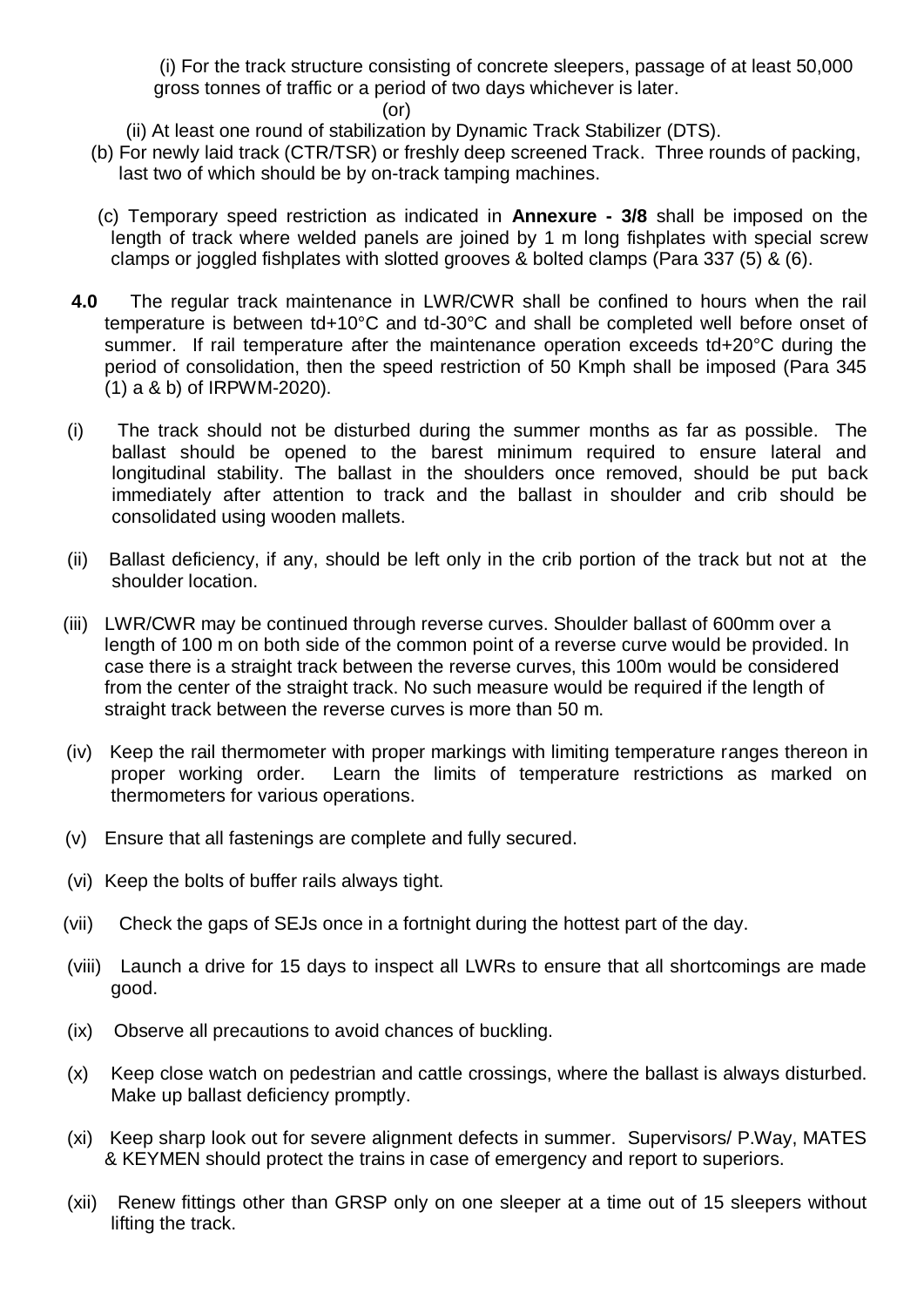- (xiii) Ensure no loose packed sleepers exist. If exist, pack those sleepers without lifting or opening track.
- (xiv) Attend only one or two sleepers out of 30 sleepers at a time for adjusting fittings while removing a kink.
- (xv) Pay special attention to SEJs, breathing lengths, curves, approaches to level crossings, unballasted bridges, horizontal and vertical curves.
- (xvi) Check that reference posts at SEJ and in fixed portion of LWR are correctly maintained. Ensure no disturbance to the reference pillars located initially.
- (xvii) Supervisors/ P.Way, MATES AND KEYMEN should learn the six items to attend (a) missing and loose fastenings, (b) shortage of ballast, (c) misalignment (d) slewing, (e) Lifting (f) improper packing, about which they should be very careful to avoid buckling.
- (xviii) Supervisors/ P.Way, MATES AND KEYMEN should learn what to do when there is symptom of buckling or Rail/Weld fracture in the track.
- (xix) Ensure that all bridges and their approaches have zero missing fittings at all times and are regularly tightened if found loose.

#### **DON'T's:**

#### 1.0 **GENERAL**:

- 1.1. Do not undertake deep screening and track renewals without speed restriction and the supervision of JE/SSE/P.Way
- 1.2 Avoid the following conditions which are susceptible for buckling.
- (i) Inadequate expansion gap.
- (ii) Failure to counteract creep in time.
- (iii) Non-lubrication of rail joints.
- (iv) Failure to remove rail closures from track.
- (v) Inadequacy of ballast.
- 1.3 Do not allow jammed joints continuously for 6 joints in the case of free rail fish plated track and 2 continuous jammed joints in SWR at mean rail temperature (t**m**).
- 1.4 Do not over tighten the fish bolts.
- 1.5 Do not undertake greasing of fish plates after hot weather has commenced.
- 1.6 Do not undertake through packing after the onset of summer months.
- 1.7 Do not carry out maintenance operations when the temperature is high. Follow the rail temperature between  $t_d$  +10<sup>o</sup>to  $t_d$  - 30<sup>o</sup>C.

## **2.0 SHORT WELDED RAILS ( SWR) :**